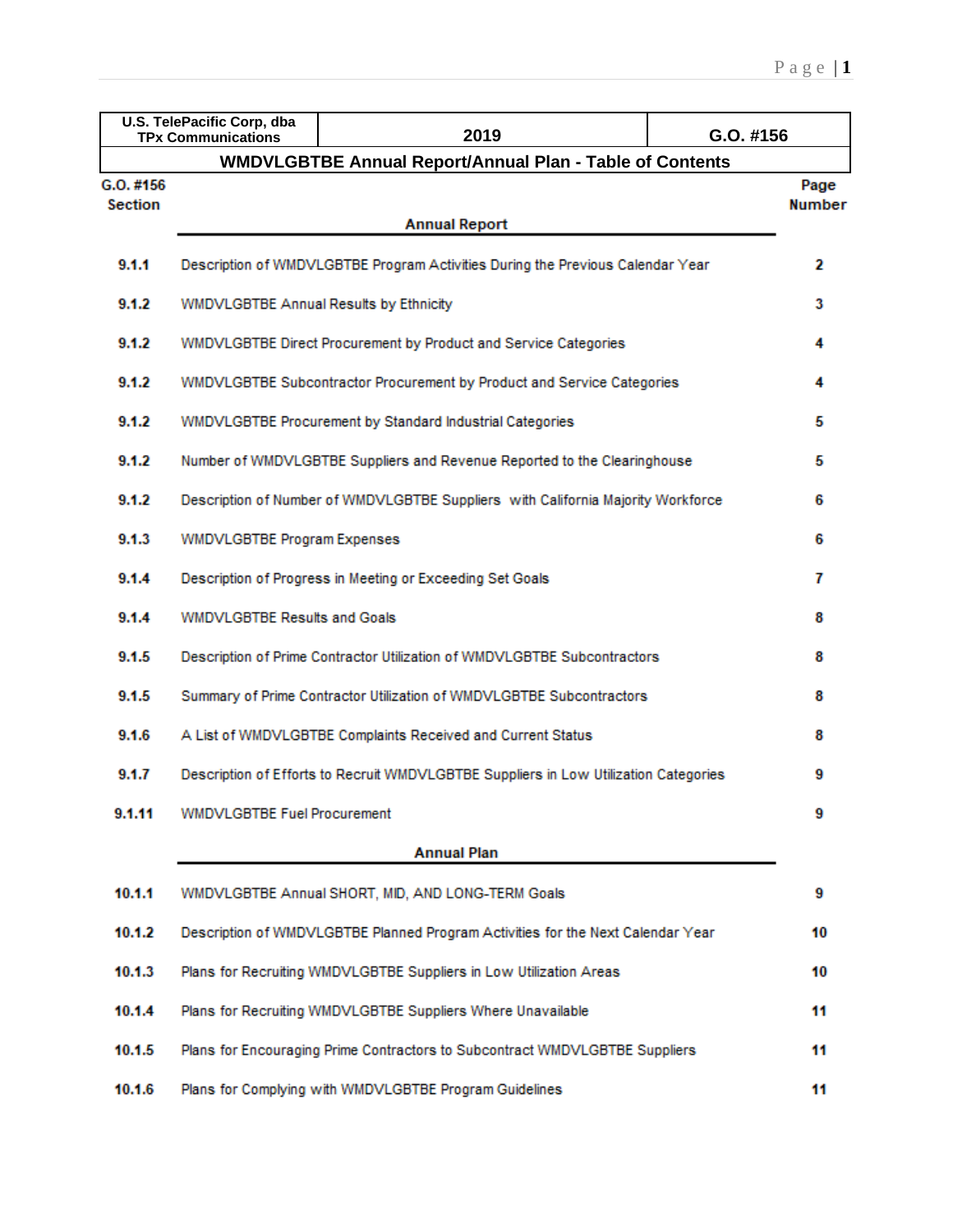| U.S. TelePacific Corp, dba<br><b>TPx Communications</b> | 2019 | G.O. #156 Sec. 9.1.1 |
|---------------------------------------------------------|------|----------------------|
|                                                         |      |                      |

## **Description of WMDVLGBTBE Program Activities During the Previous Calendar Year**

Pursuant to General Order 156, U.S. TelePacific Corp., Mpower Communications Corp., Arrival Communications, Inc. and DSCI LLC, all d/b/a TPx Communications ("TPx"), continues to enhance its WMDVLGBTBE Program by taking steps to improve its diverse sourcing program and spend.

- TPx provides information on its internet site related to the Supplier Diversity program [\(https://www.tpx.com/legal/supplier-diversity/\)](https://www.tpx.com/legal/supplier-diversity/) including a link to the Supplier Clearinghouse and a "fillable" Supplier Diversity form for potential vendors to submit online. Submissions are automatically directed to TPx's Purchasing department.
- TPx updated its purchasing process to require that each party requesting a purchase order search the CPUC supplier database, using simple product terms and geographic location, to determine whether a diverse supplier could be asked for a quote.
	- o If such a supplier can be found and a quote obtained, it must be attached regardless of whether the diverse supplier is selected. Requisitions that do not give diverse suppliers the opportunity to bid are subject to rejection.
	- o Personnel within TPx's Finance department who report purchasing information also searches the CPUC supplier database to verify whether an appropriate diverse vendor may exist.
- A Supplier Diversity letter/form is sent to all new suppliers when a W9 is obtained and again annually, via email to all current suppliers detailing the Supplier Diversity program, including how to get certified, and requesting information regarding any diverse suppliers and/or diverse subcontractors.
- TPx continues to train those tasked with seeking vendors to actively and routinely seek out qualified minority-owned, women-owned, disabled veteran-owned and LGBTQ-owned vendors that can provide products and services to TPx.
- TPx reached out to the U.S. Veteran's Business Alliance (Sacramento) and the Los Angeles Gay and Lesbian Chamber of Commerce. TPx signed up for updates on events and has shared information with decision makers on networking opportunities.
- Twice a year, the CPUC conducts small business expos throughout the state to promote procurement opportunities and to provide a platform for networking with other businesses. TPx attended the spring Small Business expo in 2019.
- TPx attended the Supplier Diversity En Banc in 2019.
- TPx regularly reaches out to its top suppliers to inquire about and encourage certification.
- TPx contracted with its first LGBTQ certified supplier in 2019, spending \$26,200.00.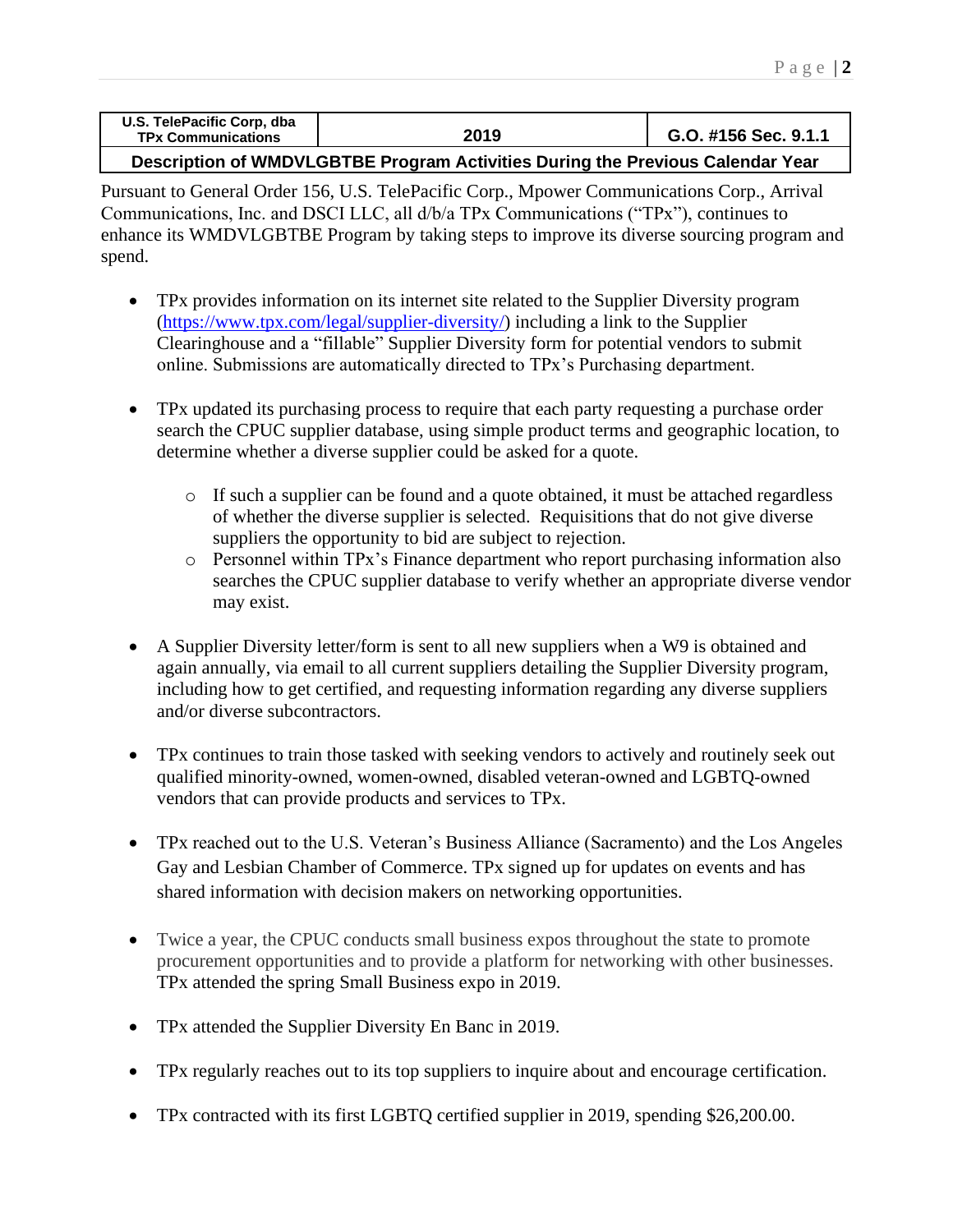**U.S. TelePacific Corp, dba** 

**TPx Communications 2019 G.O. #156 Sec. 9.1.2**

# **WMDVLGBTBE Annual Results by Ethnicity**

|                |                                          |                              |                                     |               | 2019      |                 |       |
|----------------|------------------------------------------|------------------------------|-------------------------------------|---------------|-----------|-----------------|-------|
|                |                                          |                              |                                     | <b>Direct</b> | Sub       | <b>Total \$</b> | %     |
| 1              |                                          | Asian Pacific American       |                                     | \$687,070     | \$0       | \$687,070       | 0.98% |
|                |                                          | African American             |                                     | \$0           | \$0       | \$0             | 0.00% |
| $\frac{2}{3}$  | <b>Minority</b><br><b>Male</b>           | Hispanic American            |                                     | \$0           | \$0       | \$0             | 0.00% |
| 4              |                                          | Native American              |                                     | \$0           | \$0       | \$0             | 0.00% |
| 5              |                                          | <b>Total Minority Male</b>   |                                     | \$687.070     | \$0       | \$687,070       | 0.98% |
| $\overline{6}$ |                                          | Asian Pacific American       |                                     | \$0           | \$0       | \$0             | 0.00% |
| ż              | <b>Minority</b>                          | African American             |                                     | \$0           | \$0       | \$0             | 0.00% |
| $\frac{8}{9}$  | Female                                   | Hispanic American            |                                     | \$2,771       | \$0       | \$2,771         | 0.00% |
|                |                                          | Native American              |                                     | \$0           | \$0       | \$0             | 0.00% |
| 10             |                                          | <b>Total Minority Female</b> |                                     | \$2,771       | \$0       | \$2,771         | 0.00% |
|                |                                          |                              |                                     |               |           |                 |       |
| 11             | Total Minority Business Enterprise (MBE) |                              | \$689,840                           | \$0           | \$689,840 | 0.99%           |       |
|                |                                          |                              |                                     |               |           |                 |       |
| 12             |                                          |                              | Women Business Enterprise (WBE)     | \$321,181     | \$0       | \$321,181       | 0.46% |
|                |                                          |                              |                                     |               |           |                 |       |
|                |                                          |                              | Lesbian, Gay, Bisexual, Transgender |               |           |                 |       |
| 13             |                                          |                              | <b>Business Enterprise (LGBTBE)</b> | \$26,200      | \$0       | \$26,200        | 0.04% |
|                |                                          |                              |                                     |               |           |                 |       |
|                |                                          | Disabled Veteran Business    |                                     |               |           |                 |       |
| 14             |                                          | Enterprise (DVBE)            |                                     | \$0           | \$0       | \$0             | 0.00% |
|                |                                          |                              |                                     |               |           |                 |       |
| 15             |                                          | Other $8(a)^*$               |                                     | \$0           | \$0       | \$0             | 0.00% |
|                |                                          |                              |                                     |               |           |                 |       |
| 16             |                                          | <b>TOTAL WMDVLGBTBE</b>      |                                     | \$1,037,222   | \$0       | \$1,037,222     | 1.49% |
|                |                                          |                              |                                     |               |           |                 |       |
| 17             | Net Procurement**                        |                              | \$69,782,523                        |               |           |                 |       |

NOTE: "FIRMS CLASSIFIED AS 8(a) OF SMALL BUSINESS ADMINISTRATION INCLUDES NON-WMDYLGBTBE \*\* NET PROCUREMENT INCLUDES PURCHASE ORDER, NON-PURCHASE ORDER, AND CREDIT CARD DOLLARS **Direct - DIRECT PROCUREMENT** Sub - SUBCONTRACTOR PROCUREMENT

**2 - PERCENTAGE OF NET PROCUREMENT** 

Note: \*TPx captures its procurement spend on a national level. Many of its vendors for network equipment are provided on a national basis. TPx does not capture the spend on a state basis which skews its performance under the California program.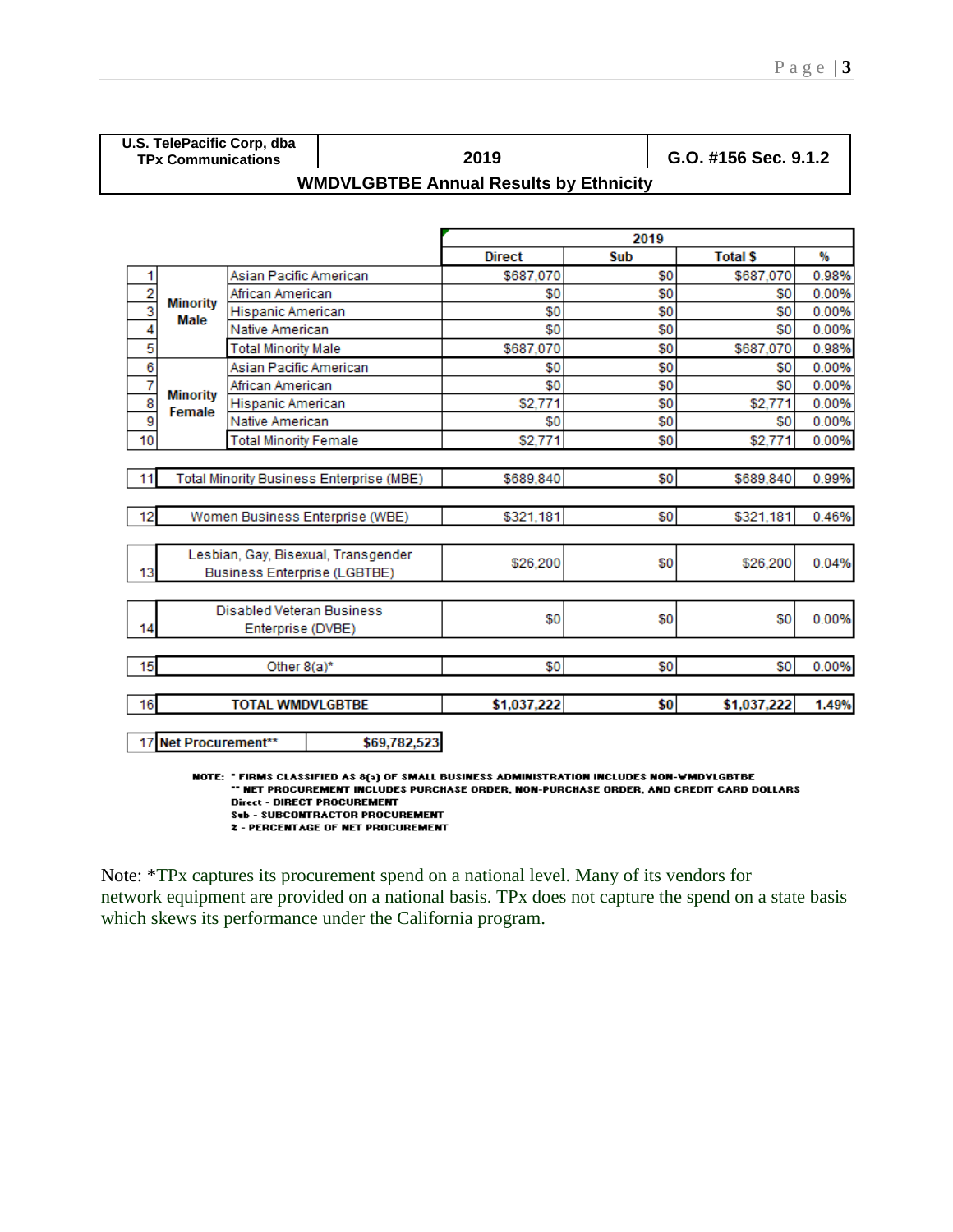| U.S. TelePacific Corp, dba |  |
|----------------------------|--|
| <b>TPy Communications</b>  |  |

**TPx Communications 2019 G.O. #156 Sec. 9.1.2**

#### **WMDVLGBTBE Direct Procurement by Product and Service Categories**

|                                      |                           |                                                                                                                                                                                    |               | <b>Products</b> |       | <b>Services</b> |       | <b>Total</b>   |       |
|--------------------------------------|---------------------------|------------------------------------------------------------------------------------------------------------------------------------------------------------------------------------|---------------|-----------------|-------|-----------------|-------|----------------|-------|
|                                      |                           |                                                                                                                                                                                    |               | Ŝ               | ₩     | \$              | %     | s              | ₩     |
| 1                                    |                           | Asian Pacific American                                                                                                                                                             | <b>Direct</b> | \$622,070       | 2.11% | \$65,000        | 0.16% | \$687,070      | 0.98% |
| 2                                    |                           | African American                                                                                                                                                                   | <b>Direct</b> | S0              | 0.00% | S <sub>0</sub>  | 0.00% | S <sub>0</sub> | 0.00% |
| 3                                    | <b>Minority</b><br>Male   | Hispanic American                                                                                                                                                                  | Direct        | S0              | 0.00% | \$O             | 0.00% | S <sub>0</sub> | 0.00% |
| 4                                    |                           | Native American                                                                                                                                                                    | Direct        | S <sub>0</sub>  | 0.00% | S0              | 0.00% | S <sub>0</sub> | 0.00% |
| 5                                    |                           | <b>Total Minority Male</b>                                                                                                                                                         | Direct        | \$622,070       | 2.11% | \$65,000        | 0.16% | \$687,070      | 0.98% |
| 6                                    |                           | Asian Pacific American                                                                                                                                                             | Direct        | S <sub>0</sub>  | 0.00% | S <sub>0</sub>  | 0.00% | S <sub>0</sub> | 0.00% |
| 7                                    |                           | African American                                                                                                                                                                   | Direct        | S <sub>0</sub>  | 0.00% | S <sub>0</sub>  | 0.00% | S <sub>0</sub> | 0.00% |
| $\overline{\overline{\overline{8}}}$ | <b>Minority</b><br>Female | Hispanic American                                                                                                                                                                  | Direct        | S <sub>0</sub>  | 0.00% | \$2,771         | 0.01% | \$2,771        | 0.00% |
| $\overline{9}$                       |                           | Native American                                                                                                                                                                    | Direct        | S <sub>0</sub>  | 0.00% | S0              | 0.00% | S <sub>0</sub> | 0.00% |
| 10                                   |                           | <b>Total Minority Female</b>                                                                                                                                                       | <b>Direct</b> | SO              | 0.00% | \$2,771         | 0.01% | \$2,771        | 0.00% |
|                                      |                           |                                                                                                                                                                                    |               |                 |       |                 |       |                |       |
| 11                                   |                           | <b>Total Minority Business Enterprise (MBE)</b>                                                                                                                                    | <b>Direct</b> | \$622,070       | 2.11% | \$67,771        | 0.17% | \$689,840      | 0.99% |
|                                      |                           |                                                                                                                                                                                    |               |                 |       |                 |       |                |       |
| 12                                   |                           | Women Business Enterprise (WBE)                                                                                                                                                    | <b>Direct</b> | \$162,288       | 0.55% | \$158,893       | 0.39% | \$321,181      | 0.46% |
|                                      |                           |                                                                                                                                                                                    |               |                 |       |                 |       |                |       |
|                                      |                           | Lesbian, Gay, Bisexual, Transgender                                                                                                                                                |               | SO              | 0.00% |                 | 0.06% |                |       |
| 13                                   |                           | <b>Business Enterprise (LGBTBE)</b>                                                                                                                                                | <b>Direct</b> |                 |       | \$26,200        |       | \$26,200       | 0.04% |
|                                      |                           |                                                                                                                                                                                    |               |                 |       |                 |       |                |       |
|                                      |                           | Disabled Veteran Business Enterprise                                                                                                                                               |               | S <sub>0</sub>  | 0.00% | S <sub>0</sub>  | 0.00% | S <sub>0</sub> | 0.00% |
| 14                                   |                           | (DVBE)                                                                                                                                                                             | <b>Direct</b> |                 |       |                 |       |                |       |
|                                      |                           |                                                                                                                                                                                    |               |                 |       |                 |       |                |       |
| 15                                   |                           | Other $8(a)^*$                                                                                                                                                                     | Direct        | S0              | 0.00% | S <sub>0</sub>  | 0.00% | \$0            | 0.00% |
|                                      |                           |                                                                                                                                                                                    |               |                 |       |                 |       |                |       |
| 16                                   |                           | <b>TOTAL WMDVLGBTBE</b>                                                                                                                                                            | <b>Direct</b> | \$784,358       | 2.66% | \$252,864       | 0.63% | \$1,037,222    | 1.49% |
|                                      |                           |                                                                                                                                                                                    |               |                 |       |                 |       |                |       |
|                                      | <b>Total Product</b>      |                                                                                                                                                                                    |               |                 |       |                 |       |                |       |
|                                      | 17 Procurement            |                                                                                                                                                                                    | \$29,458,243  |                 |       |                 |       |                |       |
|                                      | <b>Total Service</b>      |                                                                                                                                                                                    |               |                 |       |                 |       |                |       |
| 18                                   | Procurement               |                                                                                                                                                                                    | \$40,324,281  |                 |       |                 |       |                |       |
|                                      |                           |                                                                                                                                                                                    |               |                 |       |                 |       |                |       |
|                                      | 19 Net Procurement**      |                                                                                                                                                                                    | \$69,782,523  |                 |       |                 |       |                |       |
|                                      |                           |                                                                                                                                                                                    |               |                 |       |                 |       |                |       |
|                                      | <b>Total Number of</b>    |                                                                                                                                                                                    |               |                 |       |                 |       |                |       |
|                                      | <b>WMDVLGBTBEs</b>        |                                                                                                                                                                                    |               |                 |       |                 |       |                |       |
|                                      |                           | 20 Received Direct Spe                                                                                                                                                             | 14            |                 |       |                 |       |                |       |
|                                      |                           |                                                                                                                                                                                    |               |                 |       |                 |       |                |       |
|                                      |                           | NOTE: "FIRMS CLASSIFIED AS #(«) OF SMALL BUSINESS ADMINISTRATION INCLUDES NON-WMDYLGBTBE<br>" MET PROCUREMENT INCLUDES PURCHASE ORDER, NON-PURCHASE ORDER, AND CREDIT CARD DOLLARS |               |                 |       |                 |       |                |       |
|                                      |                           | Direct - DIRECT PROCUREMENT                                                                                                                                                        |               |                 |       |                 |       |                |       |

**Sel - SUBCONTRACTOR PROCUREMENT z** - PERCENTAGE OF NET PROCUREMENT

Note: Gross and net procurement are based on TPx's direct spend only (less employee, utility, carriers, rent and tax spend). The percentage calculation is derived from direct spend/net procurement.

| U.S. TelePacific Corp, dba<br><b>TPx Communications</b>                       | 2019 | G.O. #156 Sec. 9.1.2 |  |  |  |
|-------------------------------------------------------------------------------|------|----------------------|--|--|--|
| <b>WMDVLGBTBE Subcontractor Procurement by Product and Service Categories</b> |      |                      |  |  |  |

TPx enhanced its electronic recordkeeping capabilities by adding a field to its internal financial tracking database to include subcontractors, however, has none to report for 2019.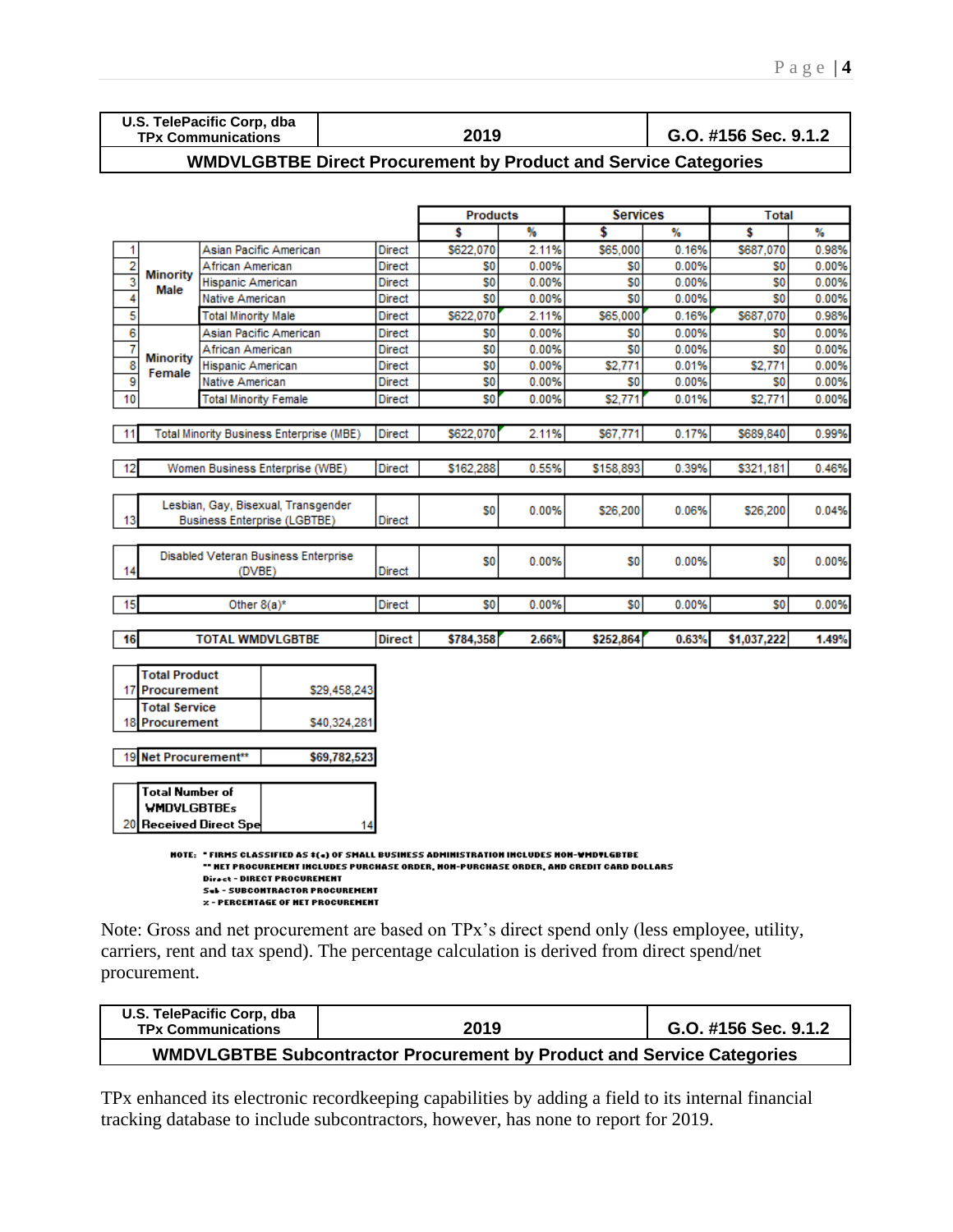| U.S. TelePacific Corp, dba<br><b>TPx Communications</b>                                                              | 2019                                                                                                                                                                                                                                                                                                                                                                                                                                                                                                                  | G.O. #156 Sec. 9.1.2                                                                                                      |
|----------------------------------------------------------------------------------------------------------------------|-----------------------------------------------------------------------------------------------------------------------------------------------------------------------------------------------------------------------------------------------------------------------------------------------------------------------------------------------------------------------------------------------------------------------------------------------------------------------------------------------------------------------|---------------------------------------------------------------------------------------------------------------------------|
|                                                                                                                      | <b>WMDVLGBTBE Procurement by Standard Industrial Categories</b>                                                                                                                                                                                                                                                                                                                                                                                                                                                       |                                                                                                                           |
|                                                                                                                      |                                                                                                                                                                                                                                                                                                                                                                                                                                                                                                                       |                                                                                                                           |
| \$2,790,736<br>\$29,458,243<br>\$7,142,247<br>\$6,332,451<br>Dollars<br>Total                                        | \$17,709,669<br>\$69,782,523<br>\$6,349,177<br>100.00%                                                                                                                                                                                                                                                                                                                                                                                                                                                                |                                                                                                                           |
| \$794,558<br>휵<br>\$3,608<br>\$73,783<br><b>MDVLGBTBI</b><br>ž,<br>0.11<br>0.01<br>Total                             | \$1,037,222<br>\$57,106<br>ੇਂ<br>\$108,167<br>š<br>$1.40\times$<br>š                                                                                                                                                                                                                                                                                                                                                                                                                                                  |                                                                                                                           |
| Other 8(a)                                                                                                           | $\overline{\mathbf{a}}$<br>$0.00 \times$                                                                                                                                                                                                                                                                                                                                                                                                                                                                              |                                                                                                                           |
| Enterprise<br>뮳<br>$\frac{1}{200}$<br>Business<br>Veterans<br>Disabled<br>(DVBE)                                     | $\overline{\mathbf{a}}$<br>0.00%                                                                                                                                                                                                                                                                                                                                                                                                                                                                                      |                                                                                                                           |
| \$10,200<br>Š<br>Lesbian, Gay,<br>Transgender<br>Enterprise<br>(LGBTBE)<br>Business<br>Bisexual,                     | \$26,200<br>\$16,000<br>$0.02 \times$<br>$0.04$ %                                                                                                                                                                                                                                                                                                                                                                                                                                                                     |                                                                                                                           |
| $\frac{1}{2}$<br>\$3,608<br>\$73,783<br>\$162,288<br>δ,<br>0.012<br>0.11<br>Enterprise<br>Business<br>Women<br>(MBE) | 뮿<br>\$264,075<br>δ,<br>0.00%<br>\$24,397<br>0.03%<br>$0.38$ %                                                                                                                                                                                                                                                                                                                                                                                                                                                        |                                                                                                                           |
| ₽<br>圖<br>\$622,070<br>革<br>ত্ন<br>S<br>0.00%<br><b>Business</b><br>Minority<br>(MBE)                                | \$57,106<br>\$0 \$746,946<br>ह<br>S<br>\$67,771<br>$\frac{1}{2}$<br>0.99%                                                                                                                                                                                                                                                                                                                                                                                                                                             | "HET PROCUREMENT INCLUDES PURCHASE ORDER, NON-PURCHASE ORDER, AND CREDIT CARD DOLLARS                                     |
| <b>Male</b> Female                                                                                                   | $0.00 \times$<br>$\overline{\mathbf{a}}$<br>$\frac{1}{2}$                                                                                                                                                                                                                                                                                                                                                                                                                                                             |                                                                                                                           |
| Hispanic American Native American Enterprise<br>₽<br>≅<br>0.00%<br>Female                                            | \$59,876<br>0.00%<br>\$57,106<br>Š<br>\$2,771<br>$0.00%$                                                                                                                                                                                                                                                                                                                                                                                                                                                              | "FIRMS CLASSIFIED AS 8(3) OF SMALL BUSINESS ADMINISTRATION INCLUDES NON-WMDYLGBTBE<br>AMOUNT IN THE SPECIFIC SIC CATEGORY |
| Male<br>ब                                                                                                            | 日<br>\$29,458,243<br>782,523<br>0.002<br>\$40,324,28<br>뭐                                                                                                                                                                                                                                                                                                                                                                                                                                                             |                                                                                                                           |
| Femal<br>Asian Pacific American African American<br>ত্ত<br>뮿<br>Σ<br>0.00%<br>n<br>E                                 | NOTE: FIRMS VITH MULIT MINORITY OVNERSHIP STATUS<br>$0.00z$ 0.00%<br>¥8<br>#                                                                                                                                                                                                                                                                                                                                                                                                                                          | TOTAL DOLLARS - TOTAL PROCUREMENT DOLLAR                                                                                  |
| 뮳<br>$\frac{1}{2}$                                                                                                   | ∓<br>0.00%                                                                                                                                                                                                                                                                                                                                                                                                                                                                                                            |                                                                                                                           |
| Female<br>Ļ,                                                                                                         | <b>Total Product Procurement</b><br><b>Total Service Procurement</b><br>Net Procurement"<br>0.09%                                                                                                                                                                                                                                                                                                                                                                                                                     | 2 - PERCENTAGE OF TOTAL DOLLARS                                                                                           |
| \$622,070<br>Male<br><u>ন ১০ ১</u>                                                                                   | $\begin{array}{ c c }\n\hline\n\text{#} & \text{#} & \text{#} & \text{#} \\ \hline\n\text{#} & \text{#} & \text{#} & \text{#} \\ \hline\n\text{#} & \text{#} & \text{#} & \text{#} \\ \hline\n\text{#} & \text{#} & \text{#} & \text{#} \\ \hline\n\text{#} & \text{#} & \text{#} & \text{#} & \text{#} \\ \hline\n\text{#} & \text{#} & \text{#} & \text{#} & \text{#} \\ \hline\n\text{#} & \text{#} & \text{#} & \text{#} &$<br>\$65,000<br>ভা×া<br><u>নামানাম</u><br>ন×<br><u>নাম</u><br>₩<br>ভা×<br>$\mathbb{N}$ |                                                                                                                           |
| Maintenance/Facilities<br>Accounts Payable<br><b>SIC</b> Category<br>Building<br>Capex                               | Agencies/Consultants<br><b>TOTAL</b><br>Maintenance<br>Legal<br>Temp                                                                                                                                                                                                                                                                                                                                                                                                                                                  |                                                                                                                           |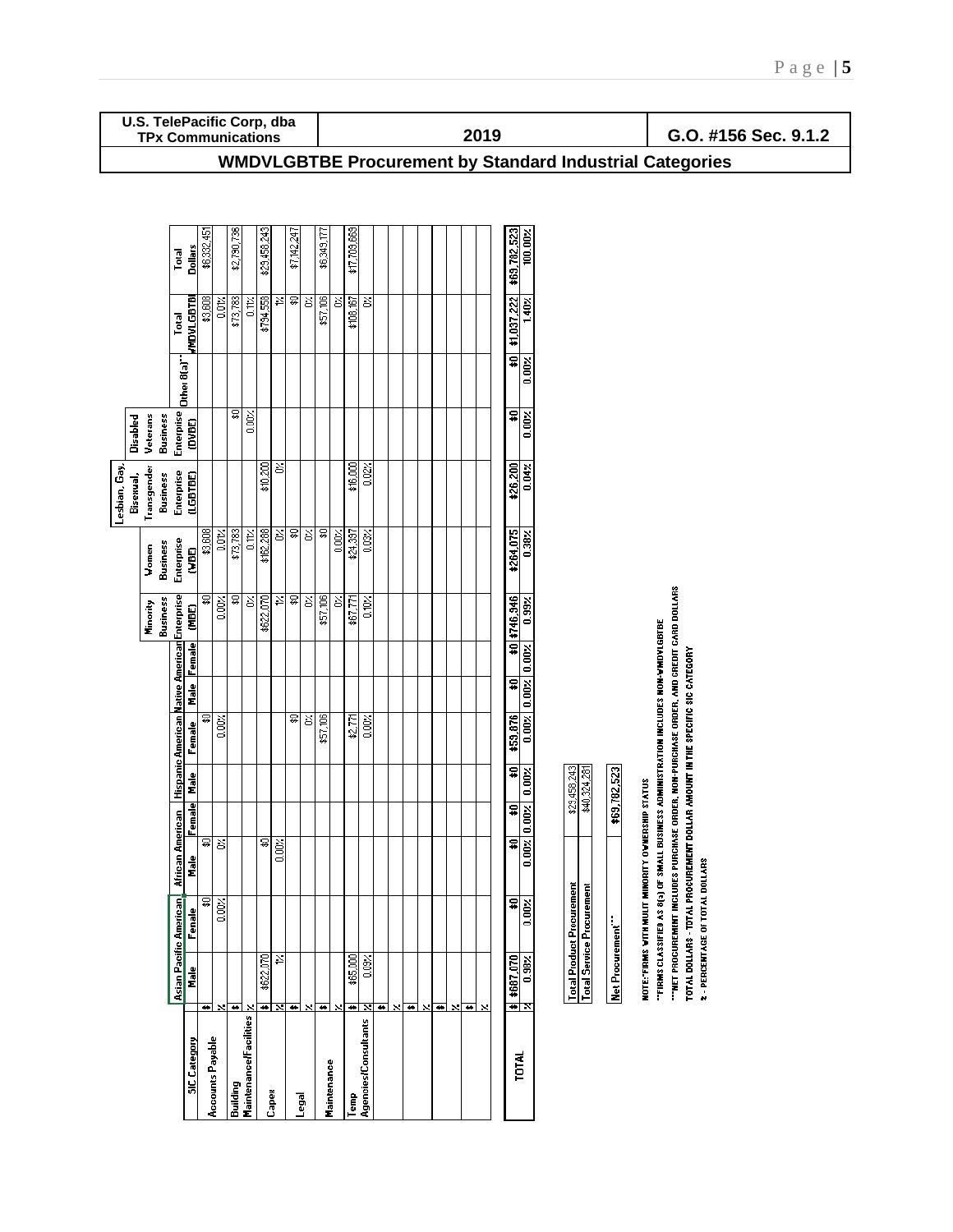| U.S. TelePacific Corp. dba<br><b>TPx Communications</b> | 2019 | G.O. #156 Sec. 9.1.2 |  |  |  |  |
|---------------------------------------------------------|------|----------------------|--|--|--|--|
| Description of WMDVLGBTBEs with CA Majority Workforce   |      |                      |  |  |  |  |

Per G.O. #156 Sec. 9.1.2, each utility shall report the number of WMDVLGBTBEs who have the majority workforce in California to the extent such information is readily accessible. TPx does not receive workforce data of its vendors, therefore does not have data responsive to this section.

| U.S. TelePacific Corp, dba<br><b>TPx Communications</b> | 2019 | G.O. #156 Sec. 9.1.3 |
|---------------------------------------------------------|------|----------------------|
|                                                         |      |                      |

As TPx uses internal resources for the program, expenses for 2019 predominantly involve time of personnel in Regulatory and Finance for activities such as evaluating and modifying prior processes to identify and track covered expenditures, identifying and tracking certified WMDVLGBTBE entities with which TPx does business, identifying and modifying systems for tracking and reporting purposes, preparation of internal and external notices, time for searches using the CPUC diverse supplier database, responding to inquiries, and the development and preparation of reports and documentation.

| <b>Expense Category</b>        | 2019 (Actual) |
|--------------------------------|---------------|
| Wages                          | \$0           |
| <b>Other Employee Expenses</b> | \$0           |
| <b>Program Expenses</b>        | \$0           |
| <b>Reporting Expenses</b>      | \$0           |
| Training                       | \$0           |
| Consultants                    | \$0           |
| Other                          | \$0           |
| TOTAL                          |               |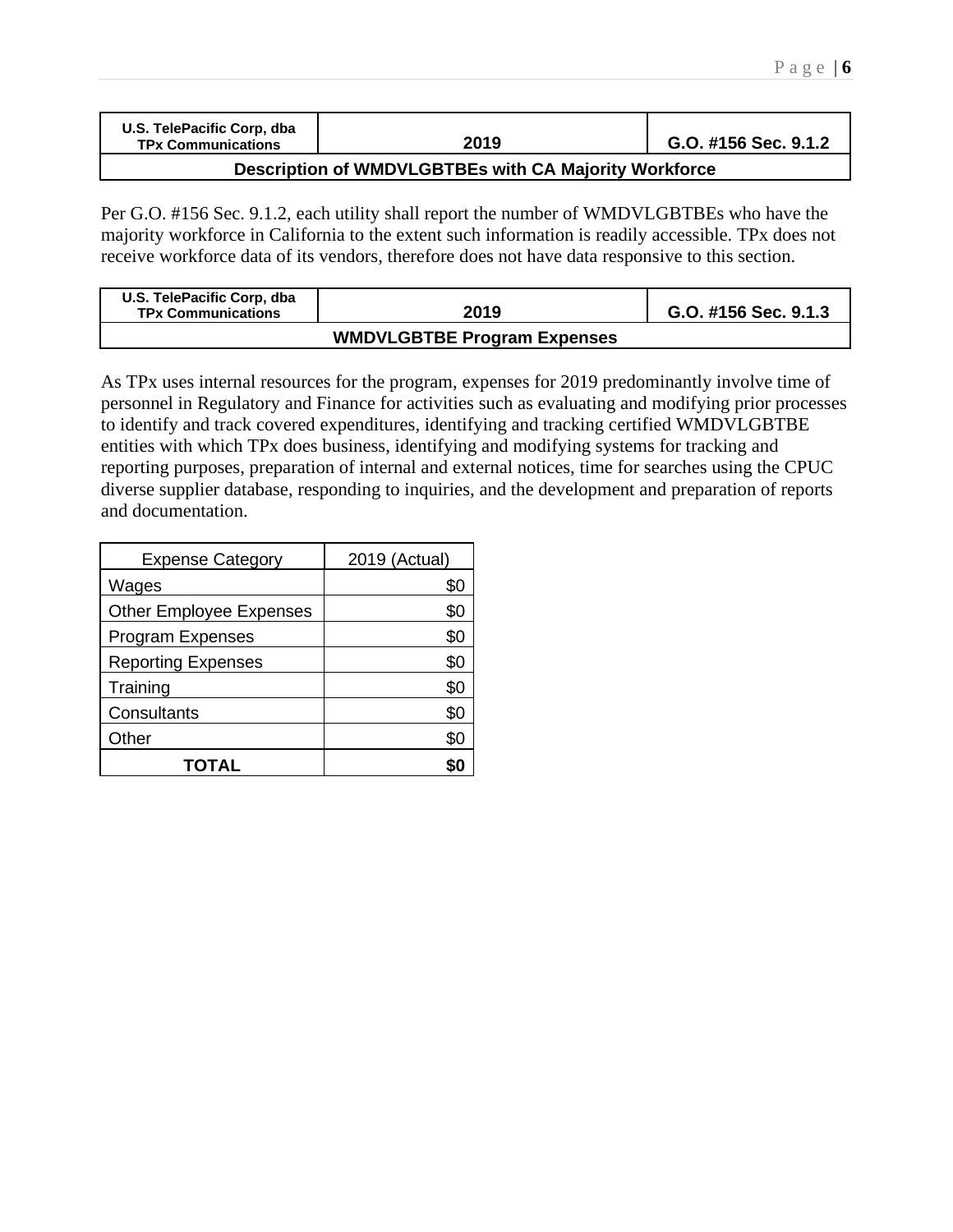| U.S. TelePacific Corp, dba<br><b>TPx Communications</b> | 2019 | G.O. #156 Sec. 9.1.4 |
|---------------------------------------------------------|------|----------------------|
|                                                         |      |                      |

### **Description of Progress in Meeting or Exceeding Set Goals**

TPx did not meet its voluntary target goals in 2019. A portion of TPx's suppliers are certified with agencies on a national level with organizations such as the National Minority Supplier Development Council (NMSDC) or the Women's Business Enterprise National Council (WBENC), however are not registered with the California Supplier Clearinghouse. As an example, TPx contracts with a women-owned supplier who is certified with WBENC but is not certified with the California Supplier Clearinghouse. If TPx could include the spend on this supplier based on their national certification, TPx's spend percentage in the WBE category would be 1.17% instead of the current 0.46%, bringing TPx's total diverse spend to 2.19% instead of 1.49%.

Suppliers who are certified by "comparable" agencies or who do not wish to register, highlight one of the issues with relying solely upon Supplier Clearinghouse numbers to measure a company's performance. TPx has been told by some suppliers that the certification process has become cumbersome and requires confidential information which the supplier is not comfortable with providing. Suppliers have said that in the past, the Supplier Clearinghouse offered a condensed application for those with WMDVLGBTBE certificates, so the process was simpler and less invasive.

Three of TPx's diverse suppliers lost their certification in 2019. Upon inquiry, TPx learned the businesses had changed ownership and no longer qualified for certification with the Supplier Clearinghouse.

TPx recognizes the importance of tracking subcontractor spend and developing WMDVLGBTBE business through its prime contractors. Although TPx updated its financial system reporting capabilities, TPx depends on high spend suppliers to identify, track and report diverse spend at the subcontractor level. TPx's suppliers have not reported this information.

TPx continues to develop both internal and external communications and/or procedures targeting increased opportunity for diverse suppliers and specifically, reaches out to the vendors by phone and via email to make sure they are aware of the certification process and the benefits to becoming certificated with the Supplier Clearinghouse.

On February 12, 2020, TPx announced the completion of its acquisition by affiliates of Siris [Capital](https://siris.com/) [Group,](https://siris.com/) LLC ("Siris"), a leading private equity firm focused on investing and driving value creation in technology and telecommunications companies. Siris supports TPx's supplier diversity mission to proactively identify, build relationships with, and purchase goods and services from certified small businesses as well as enterprises owned by minorities, women, veterans, members of the LGBTQ community, and disabled persons that can help TPx achieve its corporate objectives.

TPx continues to focus on reducing expenses and providing the best value to our customers while ensuring increased spend with diverse suppliers when possible.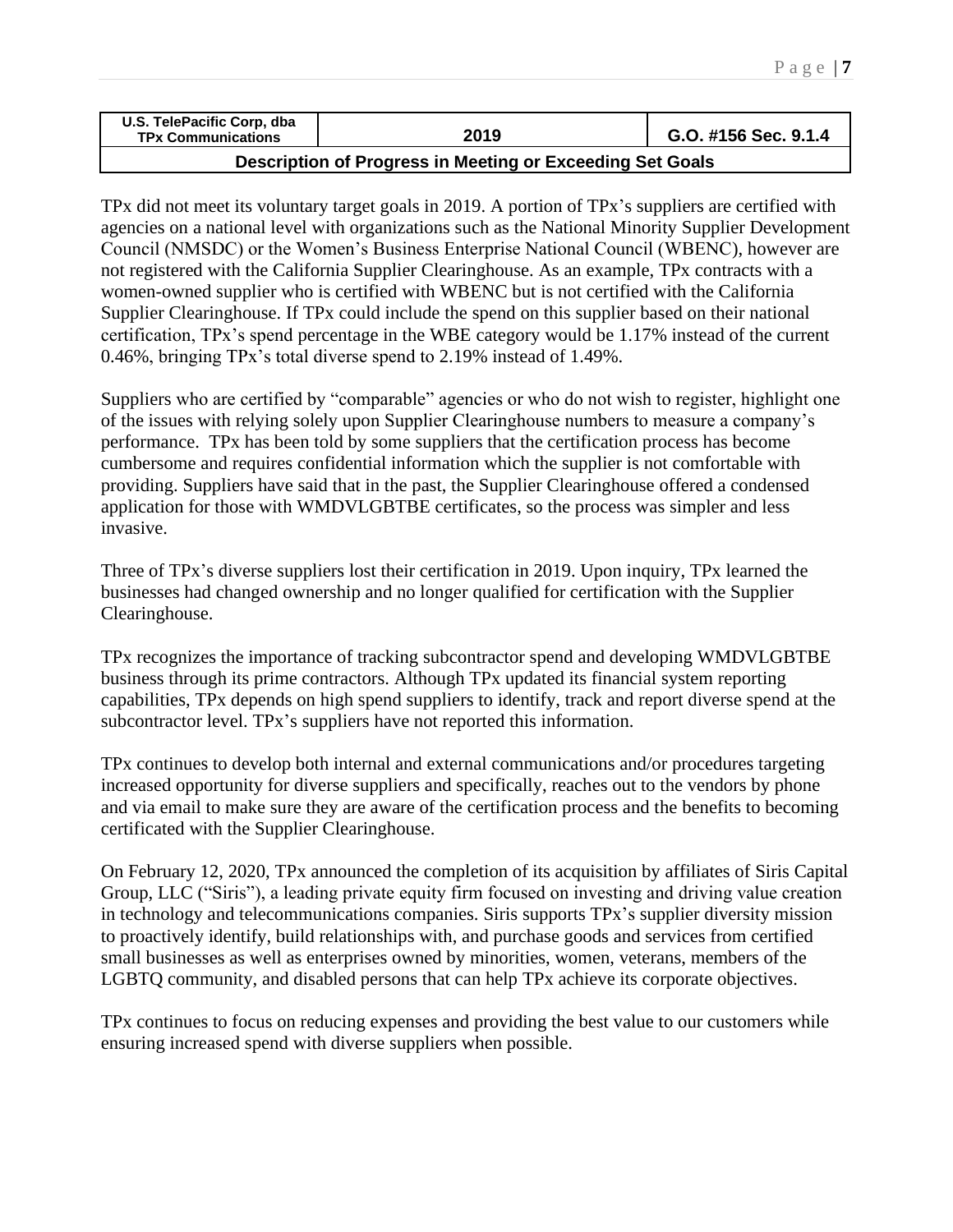|  |  |                           | U.S. TelePacific Corp, dba |  |
|--|--|---------------------------|----------------------------|--|
|  |  | <b>TPx Communications</b> |                            |  |

**TPx Communications 2019 G.O. #156 Sec. 9.1.4**

#### **WMDVLGBTBE Results and Goals**

| Category                                                  | 2019 Results | 2019 Goals |
|-----------------------------------------------------------|--------------|------------|
| <b>Minority Men</b>                                       | 0.98%        | 2.00%      |
| <b>Minority Women</b>                                     | 0.00%        | 1.00%      |
| <b>Minority Business Enterprise</b><br>(MBE)              | 0.99%        | 3.00%      |
| <b>Women Business Enterprise</b>                          |              |            |
| (WBE)<br>Lesbian, Gay, Bisexual,                          | 0.46%        | 3.00%      |
| <b>Transgender Business</b><br><b>Enterprise (LGBTBE)</b> | 0.04%        | 0.00%      |
| <b>Disabled Veteran Business</b><br>(DVBE)                | 0.00%        | 0.25%      |
| <b>TOTAL WMDVLGBTBE</b>                                   | 1.49%        | 6.25%      |

% - PERCENTAGE OF NET PROCUREMENT

| U.S. TelePacific Corp, dba<br><b>TPx Communications</b>                  | 2019 | G.O. #156 Sec. 9.1.5 |  |  |  |  |
|--------------------------------------------------------------------------|------|----------------------|--|--|--|--|
| Description of Prime Contractor Utilization of WMDVLGBTBE Subcontractors |      |                      |  |  |  |  |

TPx sends notices to all its suppliers seeking information on diverse subcontracting. TPx provides a notice regarding WMDVLGBTBE subcontracting with each Purchase Order.

| U.S. TelePacific Corp. dba<br><b>TPx Communications</b>                     | 2019 | G.O. #156 Sec. 9.1.5 |  |  |  |  |  |
|-----------------------------------------------------------------------------|------|----------------------|--|--|--|--|--|
| <b>Summary of Prime Contractor Utilization of WMDVLGBTBE Subcontractors</b> |      |                      |  |  |  |  |  |

TPx enhanced its electronic recordkeeping capabilities, most recently by adding a field to its internal financial tracking database to include subcontractor information, however, has none to report at this time.

| U.S. TelePacific Corp. dba<br><b>TPx Communications</b>     | 2019 | G.O. #156 Sec. 9.1.6 |  |  |  |  |
|-------------------------------------------------------------|------|----------------------|--|--|--|--|
| A List of WMDVLGBTBE Complaints Received and Current Status |      |                      |  |  |  |  |

TPx is not aware of any WMDVLGBTBE complaints.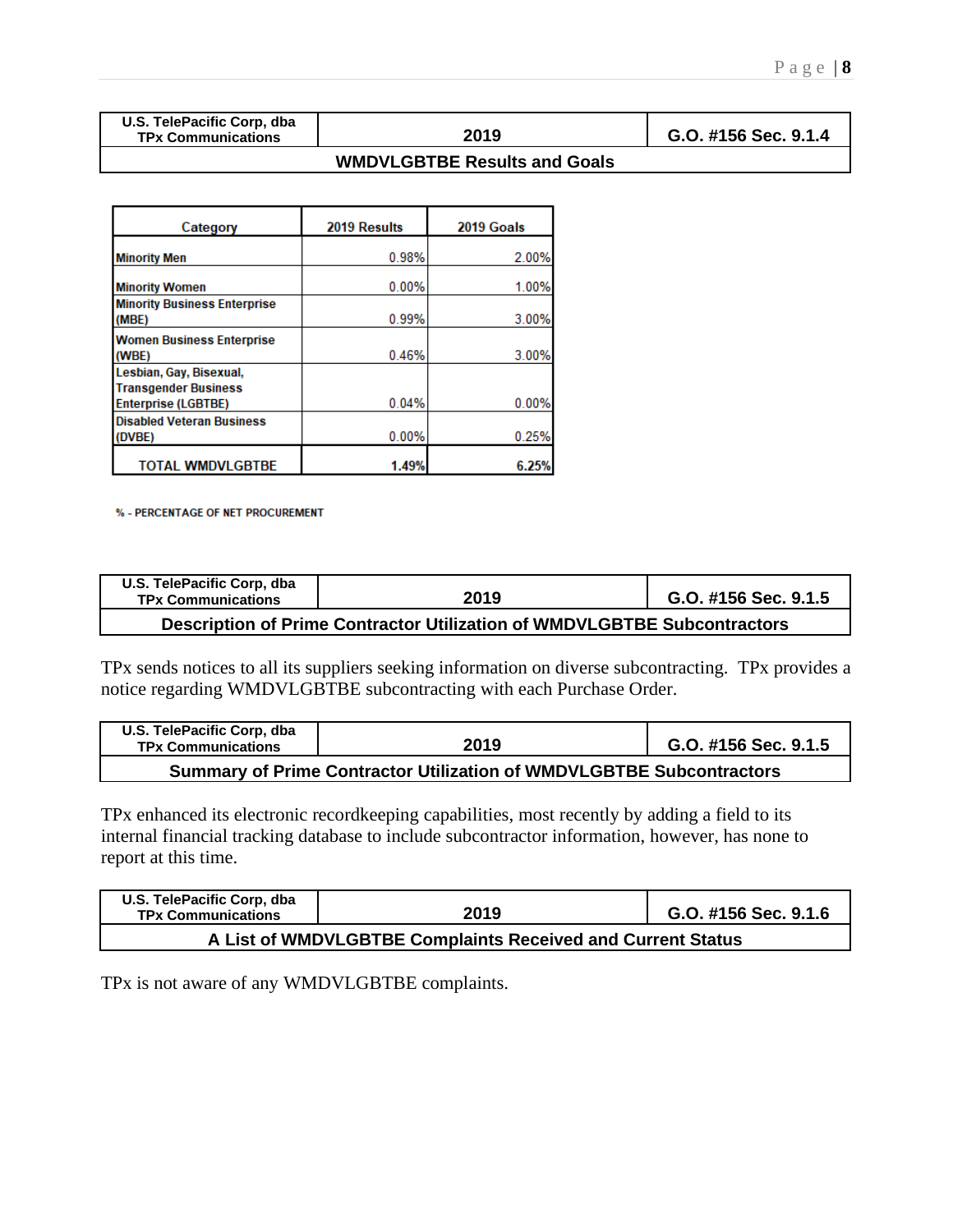| U.S. TelePacific Corp, dba<br><b>TPx Communications</b> | 2019 | G.O. #156 Sec. 9.1.7 |
|---------------------------------------------------------|------|----------------------|
|                                                         |      | ------               |

**Description of Efforts to Recruit WMDVLGBTBE Suppliers in Low Utilization Categories**

To identify diverse suppliers in areas of low utilization, TPx has searched for WMDVLGBTBEs within the low utilization categories to make contact and develop relationships that may lead to procurement opportunities. TPx has worked with WMDVLGBTBEs that are not certified with the Supplier Clearinghouse to complete the necessary documentation to become certified.

| U.S. TelePacific Corp, dba<br><b>TPx Communications</b> | 2019 | G.O. #156 Sec. 9.1.11 |
|---------------------------------------------------------|------|-----------------------|
|                                                         |      |                       |

**WMDVLGBTBE Fuel Procurement**

Not applicable.

| U.S. TelePacific Corp, dba<br><b>TPx Communications</b> | 2019 | G.O. #156 Sec. 10.1.1 |
|---------------------------------------------------------|------|-----------------------|
|                                                         |      |                       |

**WMDVLGBTBE Annual SHORT, MID, AND LONG-TERM Goals by Product and Service Category\***

|                 | Short-Term 2020                                                   |                            |                                                                                            |                                                                        |                                  | Mid-Term 2023                 |                            |                                                                                             |                                                   | Long-Term 2025                                    |                               |                                   |                                                                                             |                                                   |                         |
|-----------------|-------------------------------------------------------------------|----------------------------|--------------------------------------------------------------------------------------------|------------------------------------------------------------------------|----------------------------------|-------------------------------|----------------------------|---------------------------------------------------------------------------------------------|---------------------------------------------------|---------------------------------------------------|-------------------------------|-----------------------------------|---------------------------------------------------------------------------------------------|---------------------------------------------------|-------------------------|
|                 | Minority<br><b>Business</b> I<br>Enterprise   Enterprise<br>(MBE) | Women<br>Business<br>(VBE) | Lesbian,<br>Gay,<br>Bisexual,<br>Transgender!<br>Business<br><b>Enterprise</b><br>(LGBTBE) | Disabled<br>Veterans<br><b>Business</b><br><b>Enterprise</b><br>(DVBE) | WMDVLGBTBE Enterprise Enterprise | Minority<br>Business<br>(MBE) | Women<br>Business<br>(VBE) | Lesbian,<br>Gay,<br>Bisexual.<br>Transgender  <br><b>Business</b><br>Enterprise<br>(LGBTBE) | Disabled<br>Veterans<br><b>Business</b><br>(DVBE) | Enterprise   WMDVLGBTBE   Enterprise   Enterprise | Minority<br>Business<br>(MBE) | <b>Women</b><br>Business<br>(VBE) | Lesbian,<br>Gay,<br>Bisexual.<br>Transgender  <br>Business<br><b>Enterprise</b><br>(LGBTBE) | Disabled<br>Veterans<br><b>Business</b><br>(DVBE) | Enterprise   WMDVLGBTBE |
| <b>Products</b> |                                                                   |                            |                                                                                            |                                                                        |                                  |                               |                            |                                                                                             |                                                   |                                                   |                               |                                   |                                                                                             |                                                   |                         |
| <b>CAPEX</b>    | 1.50%                                                             | 1.50%                      | 0.05%                                                                                      | 0.10%                                                                  | 3.15%                            | 3.75%                         | 1.75%                      | $0.15 \times$                                                                               | 0.15%                                             | 5.80%                                             | 7.50%                         | 2.50%                             | 0.05%                                                                                       | 0.75%                                             | 10.80%                  |
|                 |                                                                   |                            |                                                                                            |                                                                        |                                  |                               |                            |                                                                                             |                                                   |                                                   |                               |                                   |                                                                                             |                                                   |                         |
| Subtotal        | 1.50%                                                             | 1.50%                      | 0.05%                                                                                      | 0.10%                                                                  | 3.15%                            | 3.75%                         | 1.75%                      | $0.15\times$                                                                                | 0.15%                                             | 5.80%                                             | 7.50%                         | 2.50%                             | 0.05%                                                                                       | 0.75%                                             | $10.80\times$           |

| <b>Services</b>                  | Minority<br><b>Business</b><br><b>Enterprise</b><br>(MBE) | Women<br><b>Business</b><br><b>Enterprise</b><br>(VBE) | Lesbian.<br>Gay,<br>Bisexual,<br>Transgender<br><b>Business</b><br><b>Enterprise</b><br>(LGBTBE) | <b>Disabled</b><br>Veterans<br><b>Business</b><br><b>Enterprise</b><br>(DVBE) | <b>WHOVLGBTBE</b> | Minority<br><b>Business</b><br>(MBE) | Women<br><b>Business</b><br>Enterprise Enterprise<br>(VBE) | Lesbian.<br>Gay,<br>Bisexual,<br>Transgender<br><b>Business</b><br><b>Enterprise</b><br><b>(LGBTBE)</b> | <b>Disabled</b><br>Veterans<br><b>Business</b><br><b>Enterprise</b><br>(DVBE) | <b>WMDVLGBTBE</b> | Minority<br><b>Business</b><br>(MBE) | Women<br><b>Business</b><br>Enterprise Enterprise<br>(VBE) | Lesbian,<br>Gay,<br>Bisexual,<br>Transgender<br>Business<br><b>Enterprise</b><br>(LGBTBE) | <b>Disabled</b><br>Veterans<br><b>Business</b><br>(DVBE) | Enterprise WMDVLGBTBE |
|----------------------------------|-----------------------------------------------------------|--------------------------------------------------------|--------------------------------------------------------------------------------------------------|-------------------------------------------------------------------------------|-------------------|--------------------------------------|------------------------------------------------------------|---------------------------------------------------------------------------------------------------------|-------------------------------------------------------------------------------|-------------------|--------------------------------------|------------------------------------------------------------|-------------------------------------------------------------------------------------------|----------------------------------------------------------|-----------------------|
| Accounts                         |                                                           |                                                        |                                                                                                  |                                                                               |                   |                                      |                                                            |                                                                                                         |                                                                               |                   |                                      |                                                            |                                                                                           |                                                          |                       |
| Payable                          | 0.25%                                                     | 0.25/                                                  | 0.00%                                                                                            | 0.00%                                                                         | 0.50%             | 0.63/                                | 0.372                                                      | 0.00%                                                                                                   | 0.00%                                                                         | $1.00\%$          | 1.25%                                | 0.50%                                                      | 0.00%                                                                                     | 0.00%                                                    | 1.75%                 |
| Building<br>Maintenance          | 0.25%                                                     | 0.257                                                  | 0.00%                                                                                            | $0.05\%$                                                                      | 0.55%             | 0.63%                                | 0.372                                                      | 0.00%                                                                                                   | 0.15%                                                                         | $1.15\times$      | 1.25%                                | 0.50%                                                      | 0.00%                                                                                     | 0.25%                                                    | 2.00%                 |
| Legal<br><b>Services</b>         | 0.25%                                                     | 0.25/                                                  | 0.002                                                                                            | 0.00%                                                                         | 0.50%             | 0.63%                                | $0.37\times$                                               | 0.00%                                                                                                   | 0.00%                                                                         | $1.00\%$          | 1.25%                                | 0.30%                                                      | 0.00%                                                                                     | 0.00%                                                    | 1.55%                 |
| <b>Network</b>                   | 0.50%                                                     | 0.50<                                                  | 0.00%                                                                                            | 0.05%                                                                         | 105 <sub>7</sub>  | 1.25%                                | 0.75%                                                      | 0.00%                                                                                                   | 0.157                                                                         | 2.15%             | 2.50%                                | 100 <sub>7</sub>                                           | 0.00%                                                                                     | 0.25%                                                    | 3.75%                 |
| Temp<br>Angencies<br>Consultants | 0.25%                                                     | 0.25/                                                  | 0.00%                                                                                            | 0.05%                                                                         | 0.55%             | 0.63%                                | 0.37%                                                      | 0.05%                                                                                                   | 0.00%                                                                         | 1.15%             | 1.25%                                | 0.20%                                                      | 0.00%                                                                                     | 0.25%                                                    | 1.70%                 |
|                                  |                                                           |                                                        |                                                                                                  |                                                                               |                   | 0.00%                                | 0.00%                                                      | 0.00%                                                                                                   | 0.00%                                                                         | 0.00%             | 0.00%                                | 0.00%                                                      | 0.00%                                                                                     | 0.00%                                                    | 0.00%                 |
|                                  |                                                           |                                                        |                                                                                                  |                                                                               |                   | 0.00%                                | 0.00%                                                      | 0.00%                                                                                                   | 0.00%                                                                         | 0.00%             | 0.00%                                | 0.00%                                                      | 0.00%                                                                                     | 0.00%                                                    | 0.00%                 |
|                                  |                                                           |                                                        |                                                                                                  |                                                                               |                   | 0.00%                                | 0.00%                                                      | 0.00%                                                                                                   | 0.00%                                                                         | 0.00%             | 0.00%                                | 0.00%                                                      | 0.00%                                                                                     | 0.00%                                                    | 0.00%                 |
|                                  |                                                           |                                                        |                                                                                                  |                                                                               |                   | 0.002                                | 0.00%                                                      | 0.00%                                                                                                   | 0.00%                                                                         | 0.00%             | 0.00%                                | 0.00%                                                      | 0.00%                                                                                     | 0.00%                                                    | 0.00%                 |
|                                  |                                                           |                                                        |                                                                                                  |                                                                               |                   | 0.00%                                | 0.00%                                                      | 0.00%                                                                                                   | 0.00%                                                                         | 0.00%             | 0.00%                                | 0.00%                                                      | 0.00%                                                                                     | 0.00%                                                    | 0.00%                 |
| Subtotal                         | 1.50%                                                     | 1.50%                                                  | 0.00%                                                                                            | 0.15%                                                                         | 3.15%             | 3.77%                                | 2.23%                                                      | 0.05%                                                                                                   | 0.30%                                                                         | 6.45%             | 7.50%                                | 2.50%                                                      | 0.00%                                                                                     | $0.75$ %                                                 | $10.75\times$         |
|                                  |                                                           |                                                        |                                                                                                  |                                                                               |                   |                                      |                                                            |                                                                                                         |                                                                               |                   |                                      |                                                            |                                                                                           |                                                          |                       |
| <b>TOTAL</b>                     | $3.00$ $\times$                                           | 3.00%                                                  | 0.05%                                                                                            | 0.25%                                                                         | 6.30%             | 7.52%                                | 3.98 <sub>7</sub>                                          | 0.20%                                                                                                   | 0.45%                                                                         | 12.25%            | 15.00%                               | 5.00%                                                      | 0.05%                                                                                     | 150Z                                                     | 21.55%                |

While economic factors and influences outside the company's control affect overall purchasing decisions, TPx will seek opportunities to improve upon stated goals and the resulting accomplishments year over year.

**\*The stated goals are not legally enforceable requirements or quotas of any kind and failure to meet or exceed them, or any other portion of this plan, is not subject to any penalty.**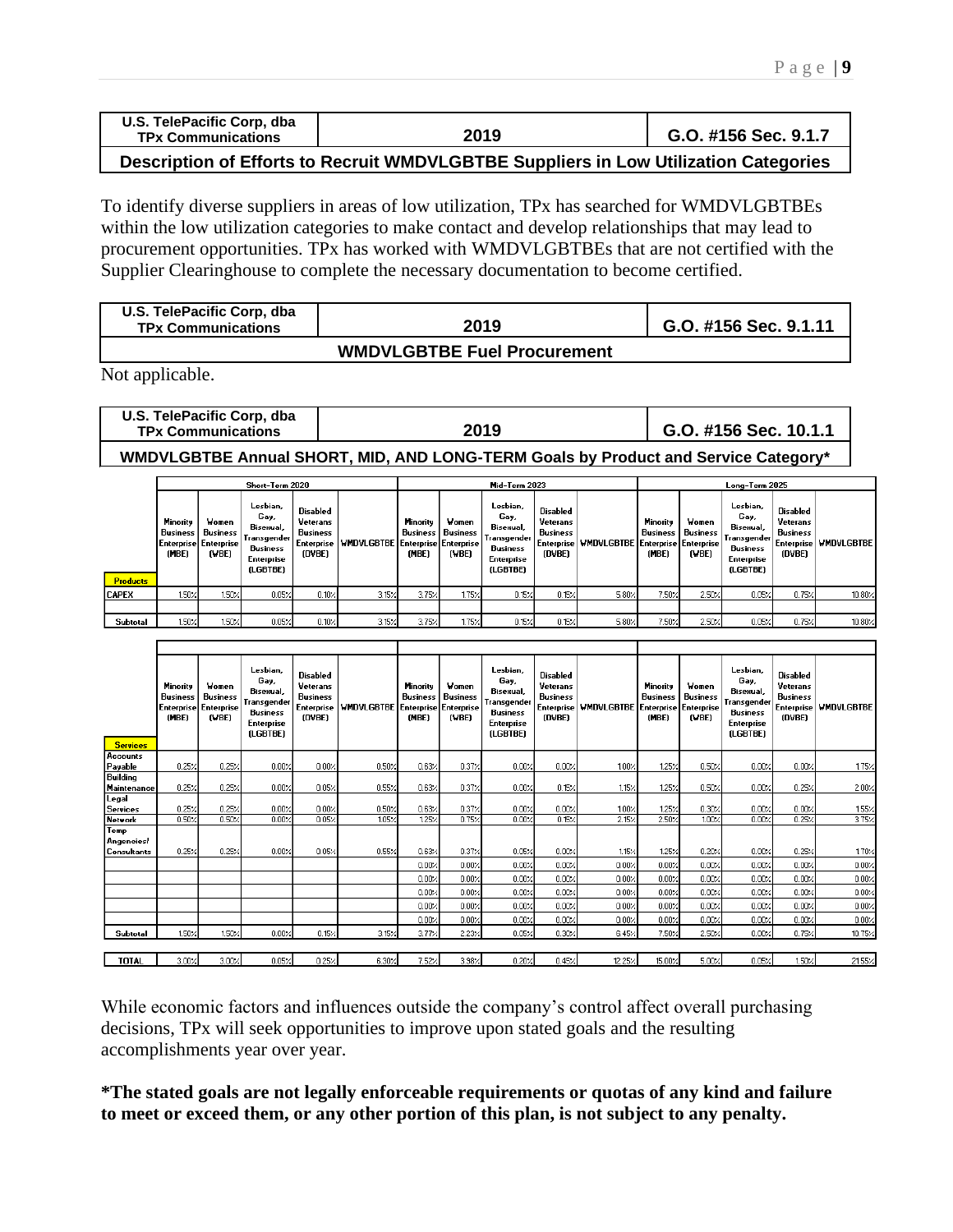| U.S. TelePacific Corp, dba<br><b>TPx Communications</b> | 2019 | G.O. #156 Sec. 10.1.2 |
|---------------------------------------------------------|------|-----------------------|
|                                                         |      |                       |

**Description of WMDVLGBTBE Planned Program Activities for the Next Calendar Year**

TPx continues to ensure employees' awareness of WMDVLGBTBEs opportunities and methods to identify new WMDVLGBTBE suppliers through training and improved resources. TPx is focused on expanding its successes, improving any weaknesses, and making sure that those individuals who are in a position to make purchasing decisions understand and follow through on TPx's commitment to supplier diversity.

TPx continues to establish partnerships with local Small Business Administrations and Ethnic Chambers to identify additional opportunities for expanding its local spending and community participation in local events, as applicable. TPx will participate in small business expos conducted by the CPUC as well as the Annual GO 156 Supplier Diversity En Banc.

TPx's Compliance team will continue to meet with TPx corporate directors and managers with purchasing responsibility to describe the high-level requirements of GO 156 and will engage the team for ideas and recommendations for increasing our supply of diverse vendors.

TPx endeavors to hold meetings with internal organizations responsible for Supplier Diversity and those employees making purchasing decisions. Discussions will include best practices and action plans.

| U.S. TelePacific Corp, dba<br><b>TPx Communications</b>            | 2019 | G.O. #156 Sec. 10.1.3 |  |  |  |  |
|--------------------------------------------------------------------|------|-----------------------|--|--|--|--|
| Plans for Recruiting WMDVLGBTBE Suppliers in Low Utilization Areas |      |                       |  |  |  |  |

TPx continues to encourage potential uncertified WMDVLGBTBEs to apply for and maintain certification with the Clearinghouse by providing a notice regarding WMDVLGBTBE to go out with each Purchase Order. TPx plans to work with other utilities to share ideas on how to identify and lobby new WMDVLGBTBE vendors in low utilization areas.